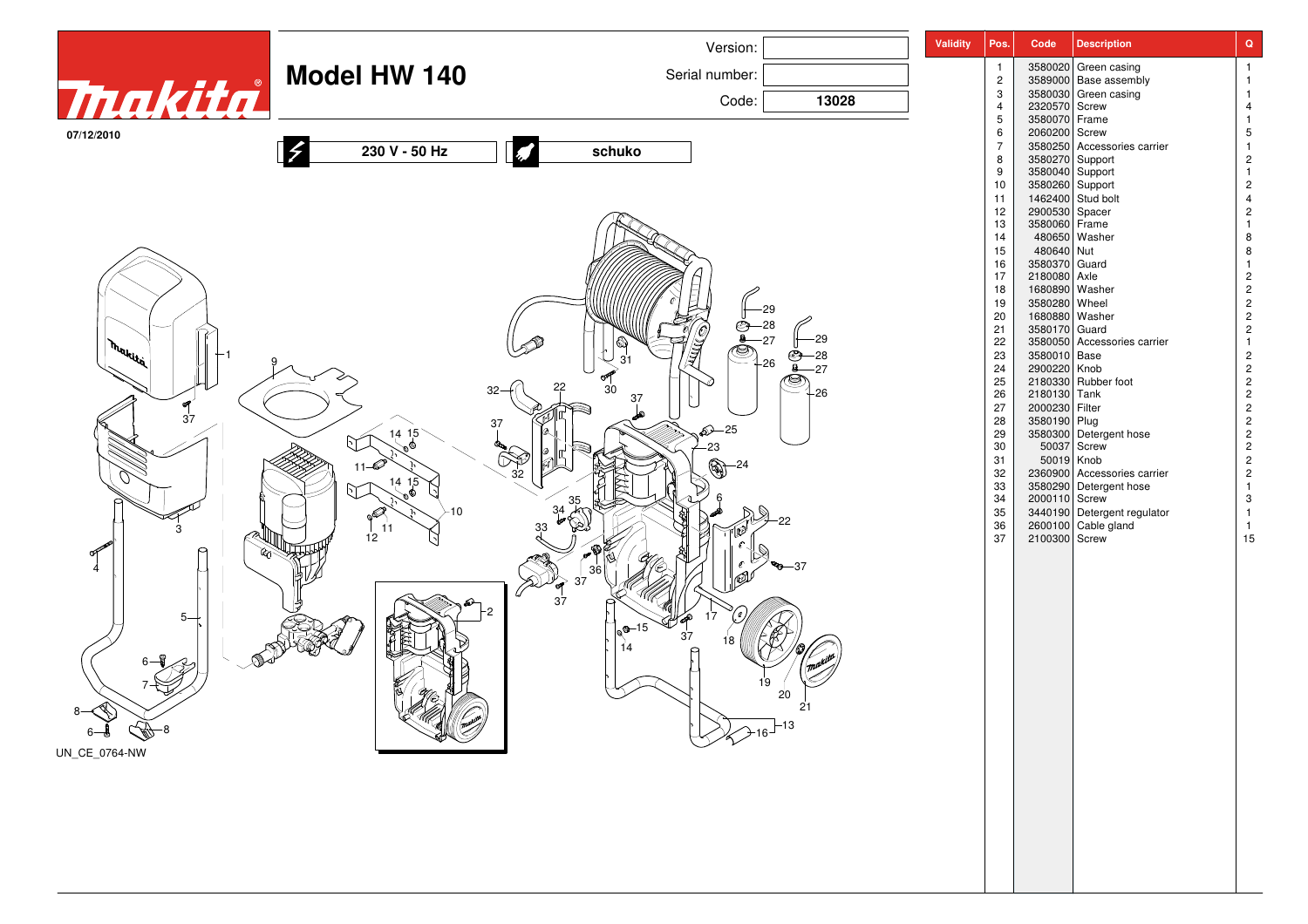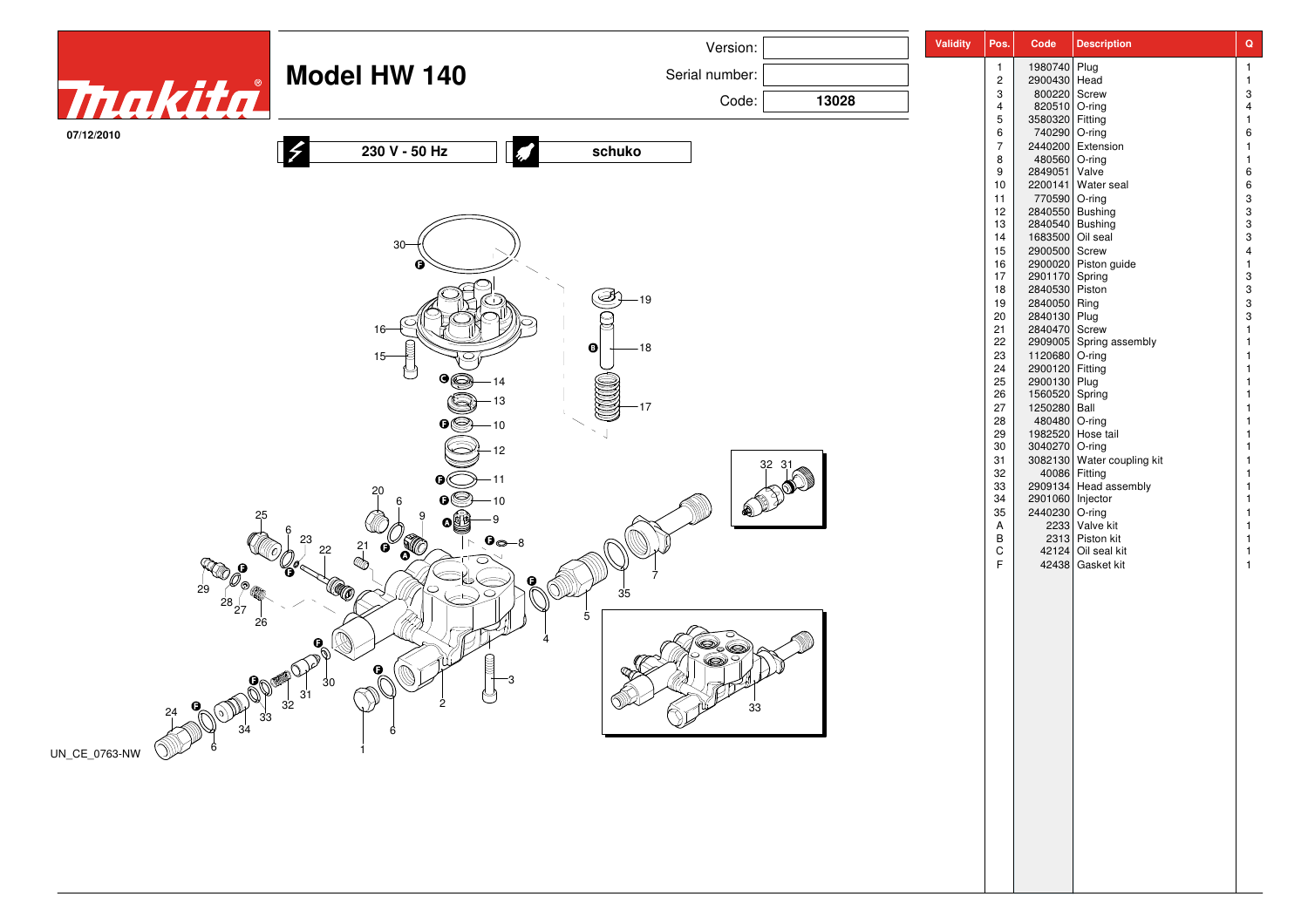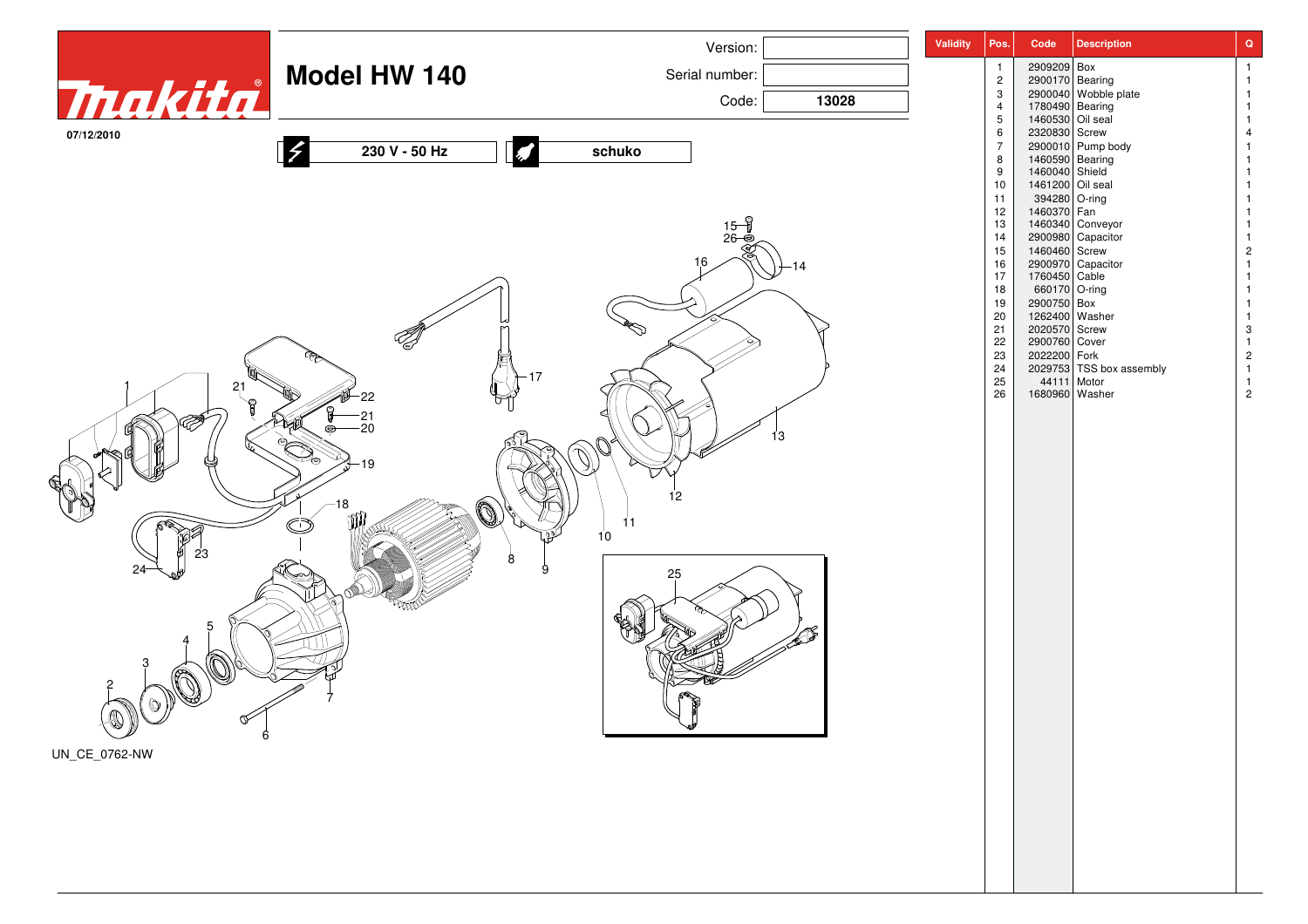![](_page_3_Picture_0.jpeg)